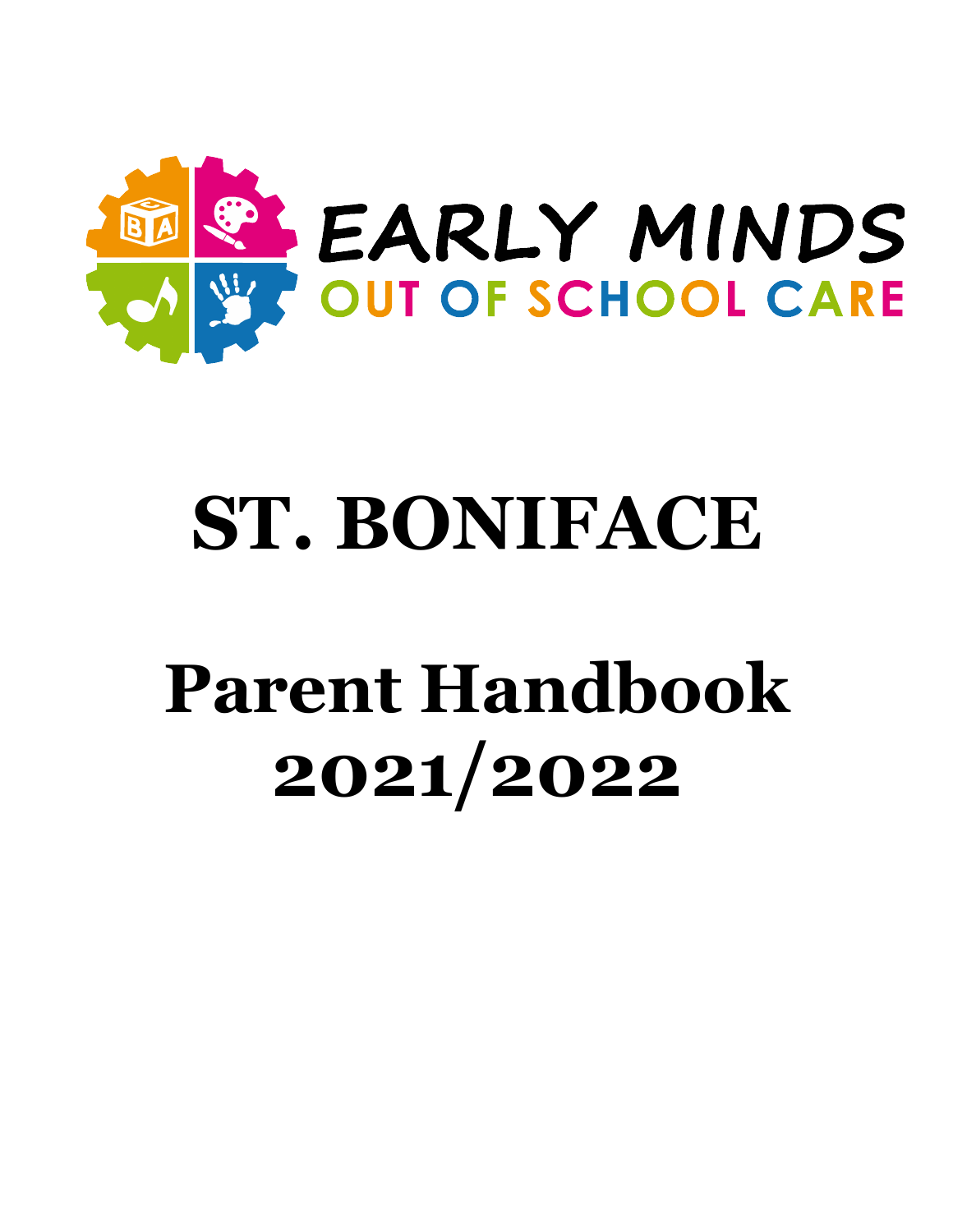Thank you for choosing Early Minds Out of School Care. Below are our policies and procedures we follow.

## **Philosophy:**

At Early Minds we believe learning should be fun and exciting for children. Our program will be a safe and caring environment that will allow children to explore new learning capabilities, create friendships, and most importantly have fun.

Early Minds uses activities and lessons that are designed to develop and improve physical, emotional and other sensory skills, while reinforcing good social skills. All activities will provide a positive experience for the children and the parents .

## **Mission:**

Early Minds offers high quality child care that will have your child excited to be a part of our program each and every day! Our highly qualified staff will pay close attention to each and every child's needs and desires, ensuring they have the best experience possible.

## **Program Hours of Operations:**

Monday – Friday

*AM Program:* 7:00am – 9:00am

*PM Program:* 3:30pm – 6:00pm

Kindercare Program: 7:00am – 9:00am 11:40am – 6:00pm

#### **School Year:**

Early Minds follows the same calendar year as the school your child attends. Early Minds operates on most P.D. Days unless otherwise specified.

#### **Holidays and Closures:**

Early Minds is closed on the following statutory and civic holidays:

- Labour Day
- Thanksgiving
- Remembrance Day
- New Years
- Family Day
- Good Friday
- Easter Monday
- Victoria Day

Christmas Break (December 17 - January 3) – **CLOSED** *\*Dates are subject to change* Spring Break – (April 15 –April 22) – **CLOSED** *\*Dates are subject to change*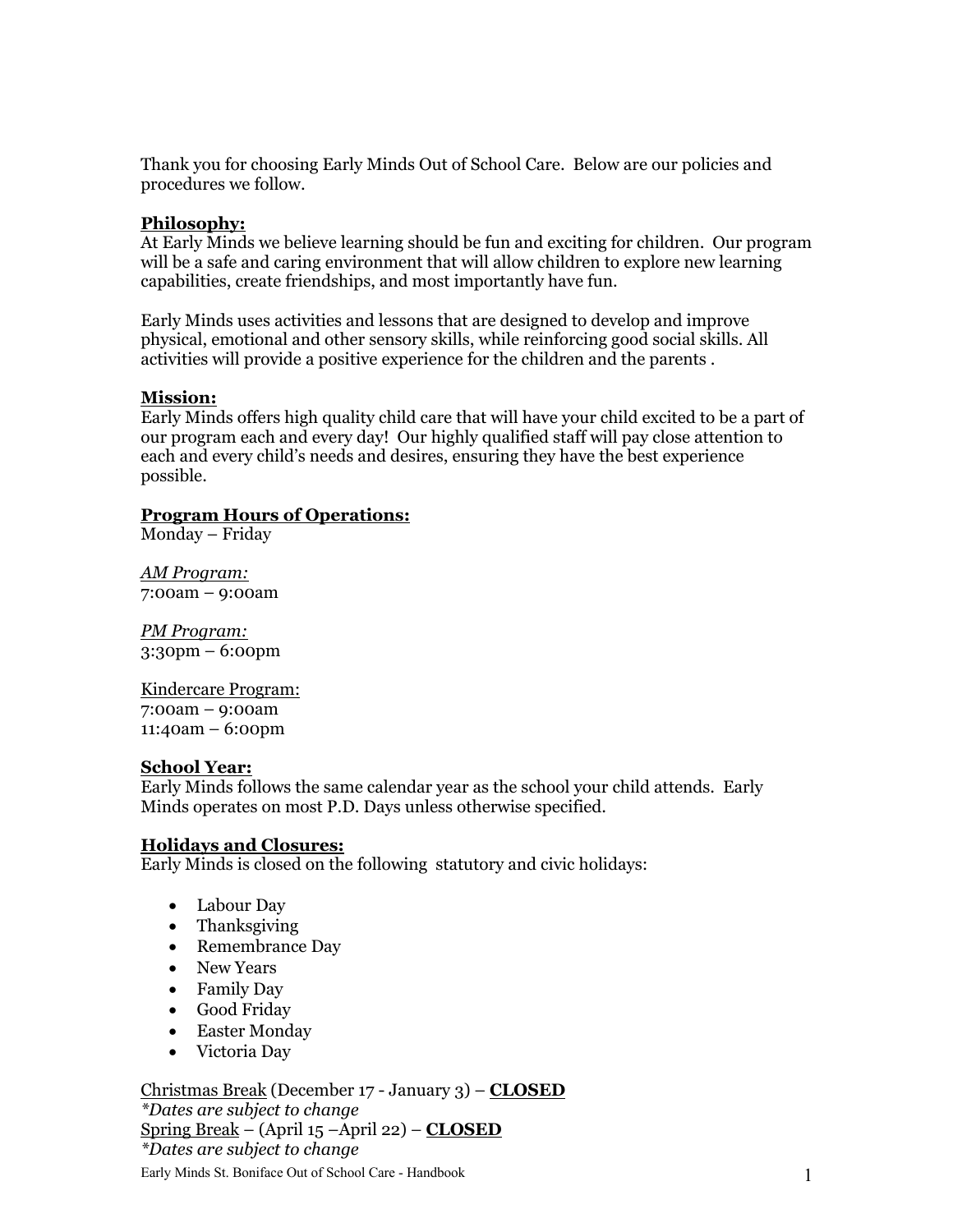# **Weather Closure:**

Early Minds follows the school's policy on weather conditions and closures. Should we experience severe weather conditions, and the school closes, Early Minds' programs will also be closed. A phone call or email will be used to communicate with parents should this occur. If you are not sure if the program is running, please feel free to call Sabrina at 403-966-5328. Our voicemail will indicate closure of our programs.

# **Registration:**

All registrations will be taken on a first-come first-served basis.

Please note that Early Minds does not confirm your spot in our program until all documentation and fees are received. Fees are non-refundable once paid.

## **Fee Schedule:**

Early Minds Out of School Care payments are from September 1- May. Monthly payments are made via Pre-Authorized Debit. Your deposit payment will cover your final month of fees (June).

Monthly fees are not affected by sudden school closures, holiday closures, vacations, extended absences, illnesses, etc.

**A 1 month deposit (non-refundable) is required at the time of registration. There is also a one-time yearly registration fee of \$75 (non-refundable).** This can be paid by cash, cheque or email transfer to  $\frac{info@earlymindspreschool.ca}{info@carlymindspreschool.ca}$  at the time of registration.

# **Discounts:**

10 % will be given to a family that has 3 or more children in our program at one time. The discount will apply to the 3<sup>rd</sup> child's fee. This will only apply to full time fees.

# **NSF Fees:**

A fee of \$35 will be charged on all NSF cheques. If this occurs, Early Minds will require this fee to be paid in cash within 7 days of being notified. Failure to comply may result in Early Minds terminating your child from our program until the fees are paid in full.

#### **Late Payments:**

A fee of \$35/day will be charged on all late payments. If this occurs, Early Minds will require this fee to be paid in cash within  $7 \text{ days}$  of being notified. Failure to comply may result in Early Minds terminating your child from our program until the fees are paid in full.

# **Withdraw Program Policy:**

Should you choose to withdraw your child from the program, 1 month written notice must be given prior to the  $25<sup>th</sup>$  of the month prior to termination. Verbal withdraws are not accepted. Please email your withdrawal letter to info@earlymindspreschool.ca. Withdrawals are subjected to a \$50 administration fee.

Early Minds reserves the right to withdraw a child from our program if the following should occur:

- Fees not paid
- Parent expressing aggressive behaviours to the staff, students, or fellow parents/families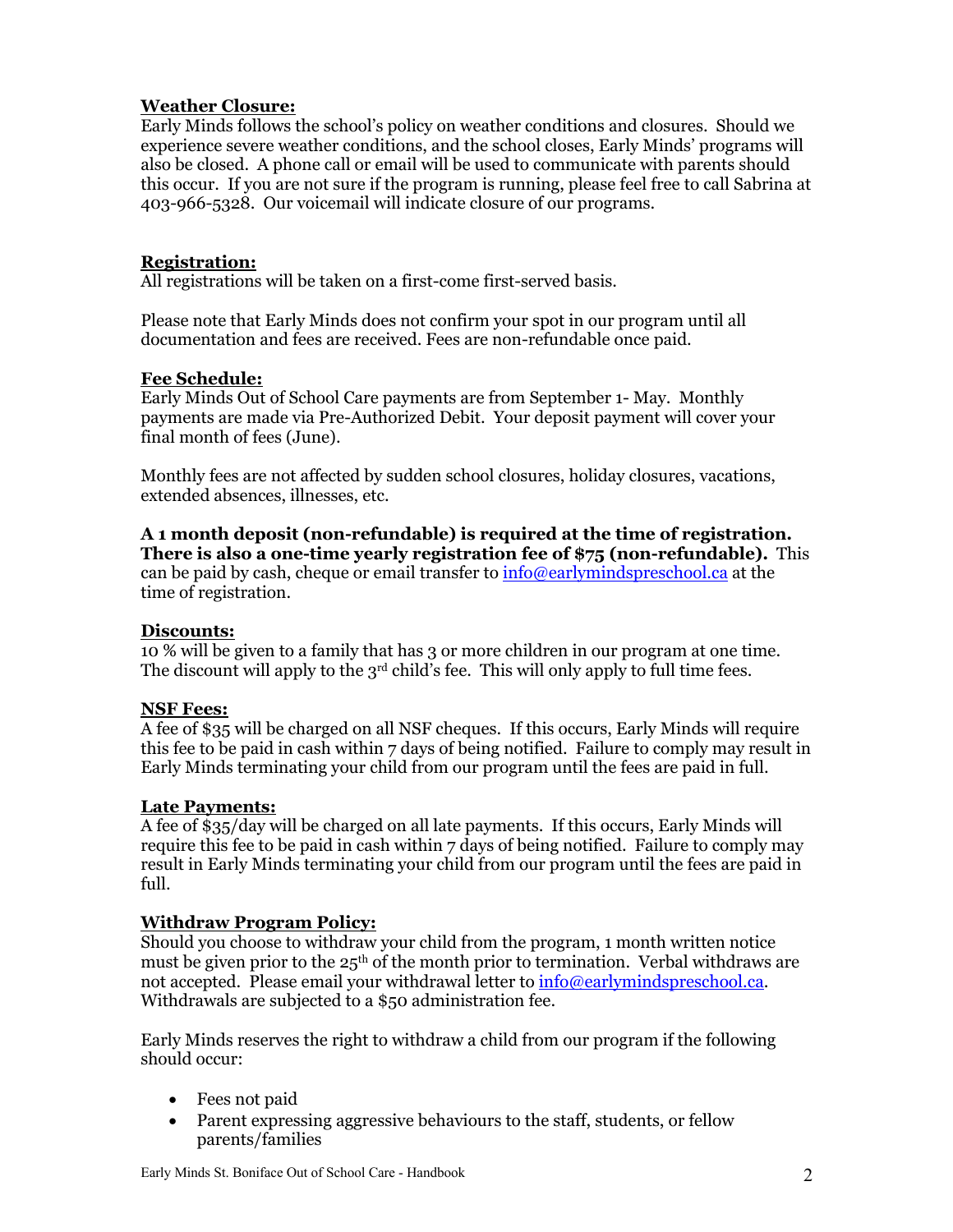- Child expressing continuous and severe aggressive behaviour
- Frequent late pick-ups

# **Subsidy:**

Subsidy is available through the Alberta Family and Social Service program. This program is available for families who may need assistance. Please visit www.child.gov.ab.ca for all forms.

An approval letter will be granted to parents that are approved for subsidy and will need to be given to us within 2 weeks of registration. It is solely the parent's responsibility to ensure that we are made aware of and given the forms confirming you have been approved for this program. It is also the parent's responsibility to ensure all the stipulations are met to receive your subsidy. This includes hour tracking, etc. The staff will not be able to track hours as each family has different criteria.

# **Daily Schedule:**

At Early Minds we follow a structured play-based program. Below is what a typical day in our program looks like. We will be having theme weeks (class parties, gym, and special guests), in which case our typical daily routine may change.

| <b>MORNING</b>                                                                                                                                                  |
|-----------------------------------------------------------------------------------------------------------------------------------------------------------------|
| <b>Open</b>                                                                                                                                                     |
| Parents sign in child                                                                                                                                           |
| Hand washing and morning snack                                                                                                                                  |
| Free play (various centers such as, crafts, puzzles, reading, dramatic play)                                                                                    |
| Clean up                                                                                                                                                        |
| Prepare to leave for school. Children are now under schools supervision until bell rings.                                                                       |
| <b>AFTERNOON</b>                                                                                                                                                |
| Open                                                                                                                                                            |
| Staff sign in children                                                                                                                                          |
| Hand washing and afternoon snack                                                                                                                                |
| Free Play (various centers and leader lead activities such as crafts, puzzles, reading, homework help, dramatic play,<br>outdoor time, games, gym/active games) |
| Clean up, prepare for children to leave                                                                                                                         |
| Close                                                                                                                                                           |

# **Snacks & Lunch:**

Early Minds does not supply snacks or lunch for your child. Please send your child with his or her own snacks and/or lunch. Early Minds is a **NUT FREE** program. Please ensure that no snacks or lunches contain nuts. If any snacks or lunches are not clearly labelled, and no note is left from the parents confirming it is nut free, your child will not be allowed to eat it.

Please ensure that your child's snack/lunch kit is clearly labelled with his or her name.

Parents need to ensure that their children are provided with healthy food choices. No pop or candy is permitted. We would like to encourage water, fruits and veggies. Also, please ensure your child has adequate snacks for both AM and PM snack times, and lunch for full and half day programs.

For P.D. days and field trips please ensure that your child is provided with a disposable lunch.

# **Homework:**

Children will have the opportunity to complete any homework they were given from their daily class. Parents will need to advise the staff if they would prefer their children to not complete their homework assignments in our program.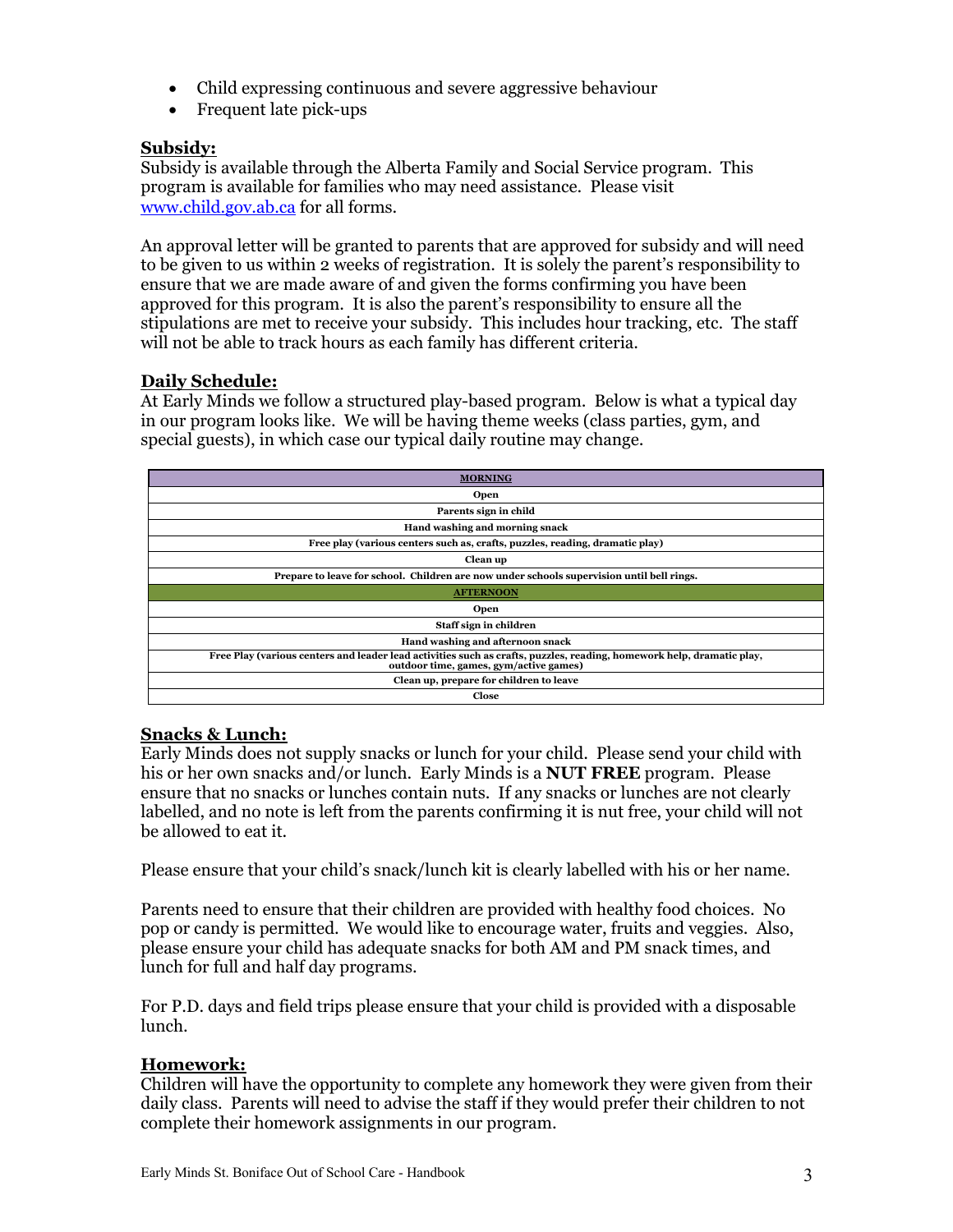# **Outdoor Activity:**

Our program will allow for the children to have outdoor play each day (weather permitting). Early Minds follows the school's policy on weather conditions.

Parents are responsible to ensure that children are provided with the appropriate outdoor attire based on the weather.

#### **Absences:**

Should a child be absent from the program or arrive late, parents will need to notify Early Minds.

# **Drop off/Pick up:**

Early Minds is open at 7:ooam and closes at 6:00pm. Children are not permitted on the premises outside of these hours.

Early Minds will not tolerate late pick-ups. A fee of \$25 for every 10 minutes you are late will be charged to you. Failure to pay the late fee may result in your child being terminated from our program.

If for any unforeseen reason a parent is late, it is expected that the program be contacted. Late charges will apply. If the parents can not be contacted, the program staff will contact the emergency contacts or contact Alberta Family and Social Services and the local police.

Failure to abide by our above policy could lead to suspension or termination in our program.

# **Sign In/Sign out:**

A parent or authorized person is required to sign the child in and out prior to the child entering or leaving our program. This is mandatory. This will also allow us to communicate any important information.

Early Minds is not liable for any child dropped off outside our program, or if a person has not followed our sign in/out policy.

# **Authorized People:**

Only the people listed on the registration and pick up consent form will be authorized to pick up your child from our program. All authorized people must present a government issued picture ID for the staff to verify with the file in order to release the child to them. Should your authorized people change at anytime you are responsible to notify us in writing.

# **Discipline:**

At Early Minds we want to see happy and active children, but on occasion problems arise. Our policy is based on self-discipline. Our teachers will assist the children to take the right steps to solve the problem on their own, providing positive reinforcement.

Should a child's behaviour interfere with the other children, Early Minds' teachers will carry out other positive actions to deal with the situation, such as:

• Redirecting the child to a quiet space, providing them with a book, or another calming activity. Once the child has calmed down they will be able to return to the class activity.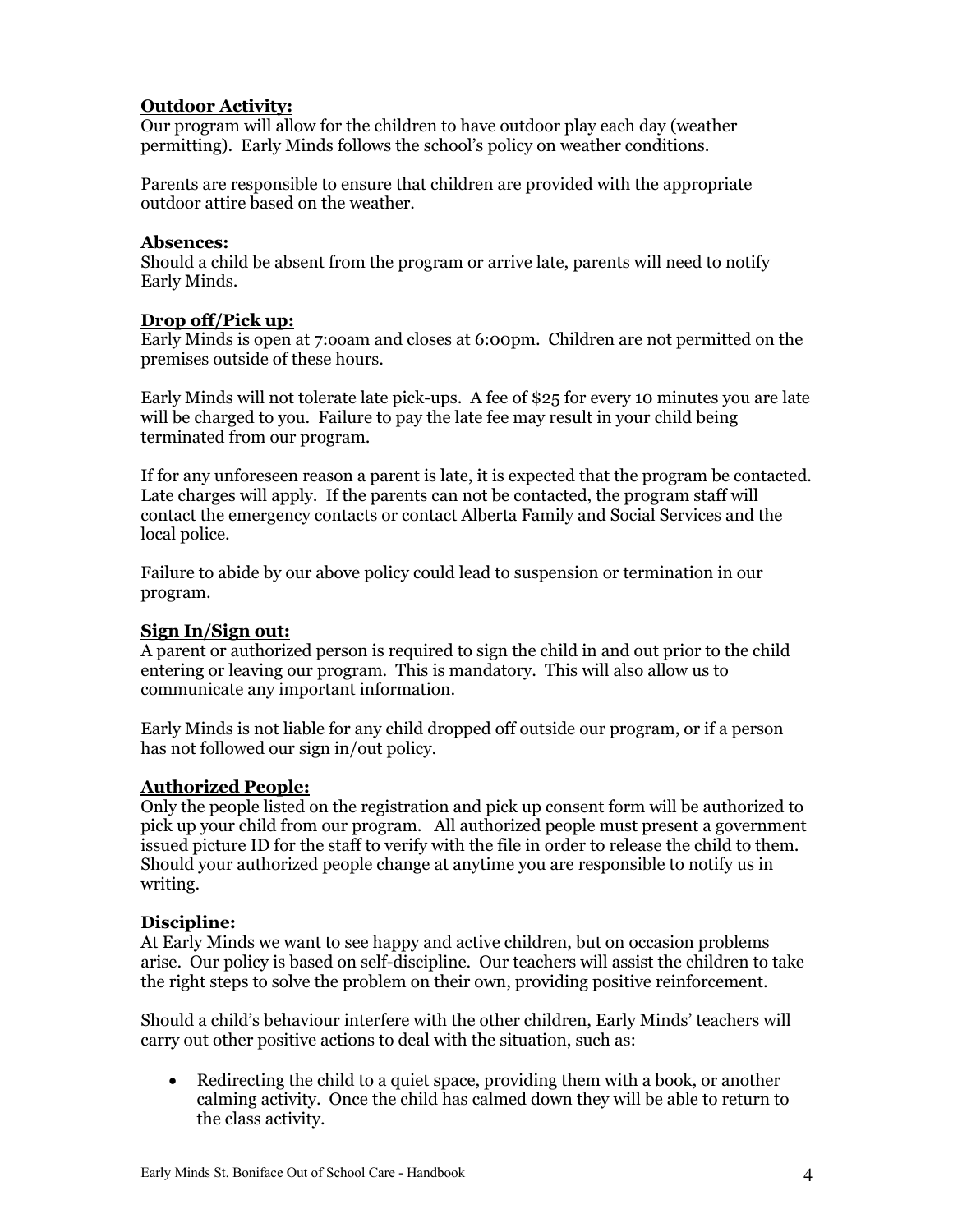Early Minds will not tolerate any child showing aggression to other children in the class. This includes biting, hitting, pushing, etc. Should this problem arise, we will notify the parent and come up with a solution on how to stop that behaviour. If a child continues to show aggression, putting the other children in harm, Early Minds has the right to terminate that child from our program until the aggression has stopped.

Under **NO CIRCUMSTANCES** will Early Minds inflict any form of physical, verbal, or emotional abuse on children.

Our discipline policy is communicated to all staff members, parents, and children.

## **Illness:**

At Early Minds, children **WILL NOT** be able to attend the program if they are ill. An ill child is defined as a child who shows any of the following symptoms:

- Vomiting, fever, diarrhea, or a new unexplained rash or severe cough
- Requiring greater care and attention than can be provided without compromising the care of the other children in the program
- Having or displaying any other illness or symptom a staff member knows (or believes) may indicate that the child poses a health risk to persons on the program premises

Some examples of illness are:

- Fevers of 37.5 degrees C or higher
- Vomiting with two of more episodes in the last 24 hours
- Diarrhea or loose stool with two or more in the last 4 hours
- Continuous coughing, hacking, and runny nose with coloured discharge
- Strep throat or other Streptococcal infections
- Rashes
- Pink eye
- Lice
- Chicken pox, mumps, measles, influenza, etc.

Parents are asked to notify the program either by phone or email if their child is ill and unable to attend. Parents are also required to let the program know immediately if their child is diagnosed with any contagious conditions (i.e. measles, head lice, pink eye, mumps, chicken pox, etc.) so we can inform the other parents to watch for any symptoms in their child.

Should a child come to the program with an illness, or become ill at school, the school will notify the parent, legal guardian, or emergency contact immediately. You will be asked to pick up the child immediately. We will ensure the sick child is kept as far away from other children as possible, with staff supervision.

A child may return to the program if Early Minds is satisfied that the child does not pose a health risk to other children or staff. A parent may also provide Early Minds with a physician note, or a parent can report to Early Minds that the child has been symptomfree for a period of not less than 24 hours.

# **Medication:**

If a child requires medication to be taken while he/she is in the care of Early Minds, the medicine needs to be in the original container and clearly labelled with the child's name, physician, name of medication, and the dosage amount. A parent consent form will need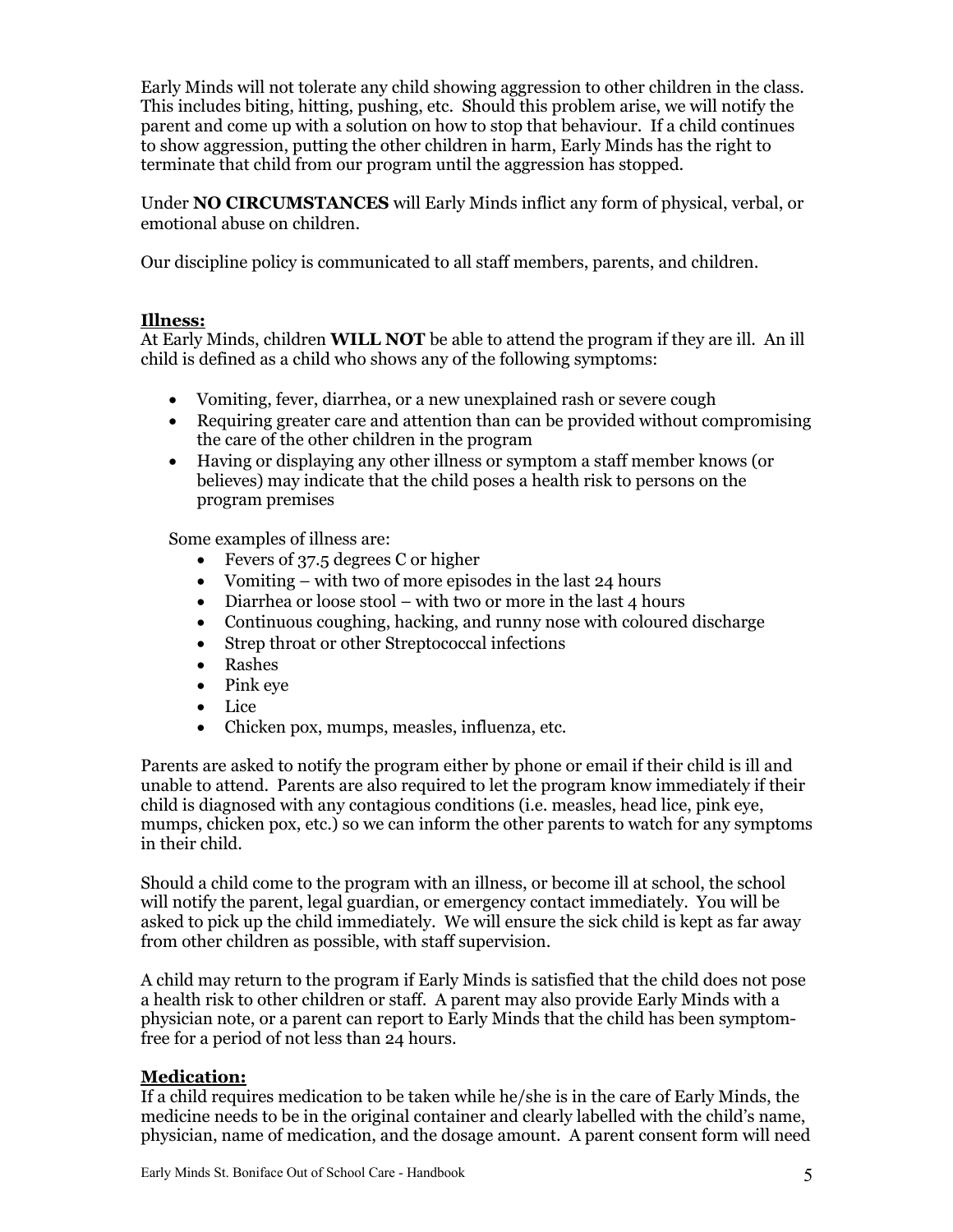to be filled out prior to Early Minds administering any medication. We will not administer medication unless the parent has given it for a 24hour period first.

# **Vaccinations:**

If you have chosen not to vaccinate your child, please note they may be at higher risk to contract a disease.

# **Emergency Evacuation/Fire Drills:**

In the case of an emergency, all children will be evacuated from the building and taken by staff to our safe designated location. Staff will have a portable attendance record with them and will account for every child. Parents will be contacted if they are required to come pick up their child.

Early Minds will conduct monthly fire drills. The children and staff will follow the evacuation procedure. Parents will be notified when fire drills will take place.

## **Emergency Program Closure:**

Should the program be closed for an emergency or unforeseen circumstance, the staff will ensure all parents receive a phone call, text message, or email regarding the closure. Our staff will make every effort to make sure all parents are notified in a timely manner.

## **Safety:**

Early Minds takes the safety of the children seriously. The staff will ensure that all children that enter our program will have a safe place to enjoy. Whenever we leave the premises (including daily outdoor play) we ensure that all staff carry walkie-talkies so they can communicate any emergencies immediately.

## **Smoking Policy:**

Smoking is not allowed on the premises of any Early Minds program at any time

# **Respect Policy:**

Early Minds is committed to providing a safe and secure environment. All members of our program are to treat each other with respect. Parents, students, and staff must abide by this policy at all times.

#### **Bully Free Zone:**

Early Minds will not tolerate bullying in any form. We promote a Bully Free Zone where children, staff, and families can feel safe. Bullying is not only verbal and physical. This also includes cyber bullying and indirect bullying.

Should you feel that your child or anyone in our program is being exposed to this behaviour, please contact us at 403-966-5328 or speak to the lead staff.

# **Communication:**

Early Minds believes in having an open communication policy with families, children, staff, and members of the community. We communicate in a respectful and positive manner, as we want to ensure we are creating a positive and supportive environment for our program.

# **Social Media Policy:**

We are aware that parents/guardians may be familiar with staff outside the child care; however we ask that you refrain from using personal messaging and social media to contact employees with regards to your child so as to respect the professionalism and privacy of our employees.